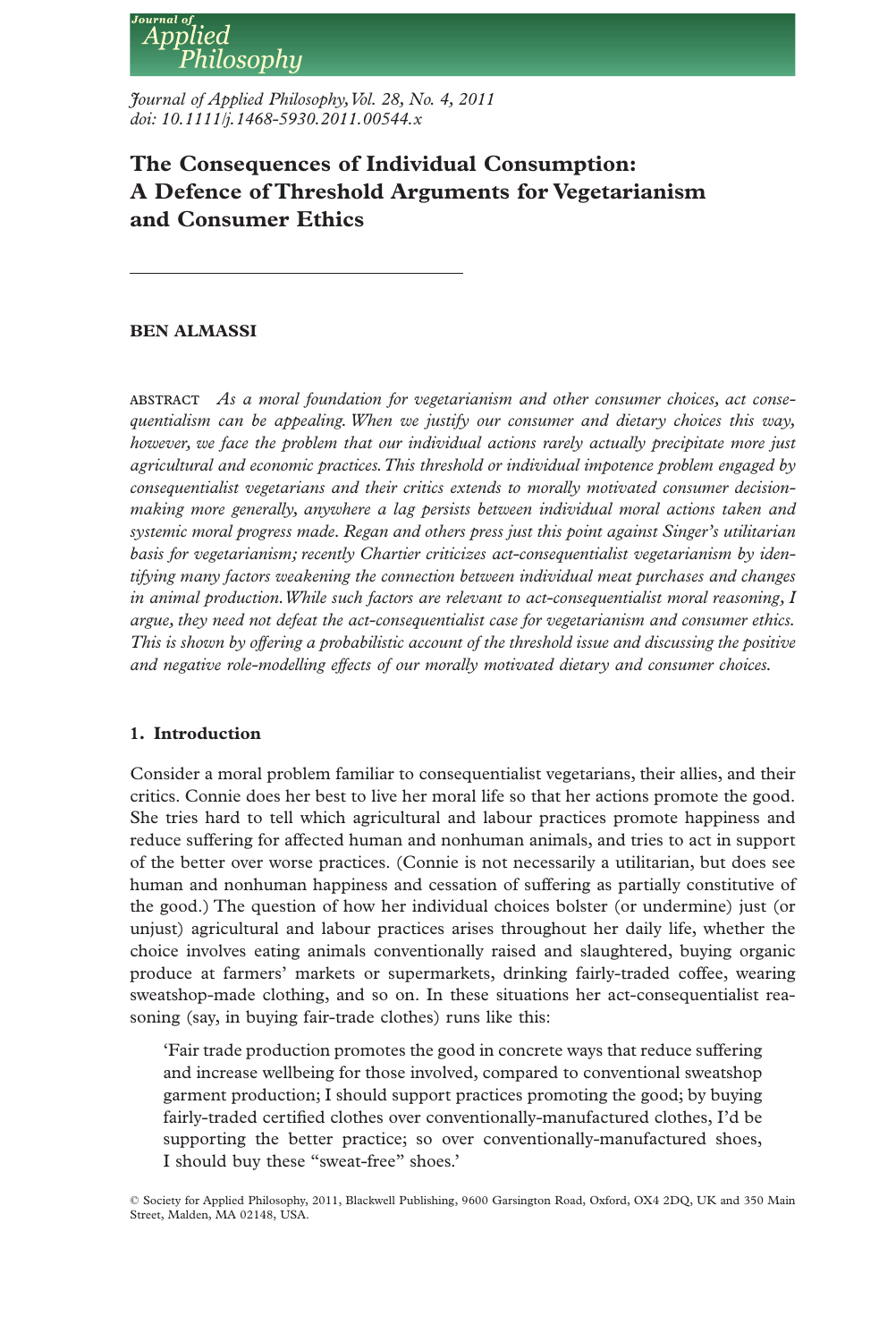'Support' can have a deontological gloss, but Connie means it in a distinctly actconsequentialist way: for a good or bad practice X, *supporting X* is *contributing to bring about X*. In this approach to moral decision-making, I'd suggest, Connie is not alone. Many of us find act consequentialism appealing as a moral basis for vegetarianism, fair trade, and other dietary and consumer choices. Having identified some modern agricultural and labour practices as better than others, we evaluate our individual acts as right to the extent that they contribute to undermining worse practices and bolstering better ones and wrong to the extent they bolster worse practices and undermine better ones.

But when act consequentialists justify their dietary and consumer choices in this way, they face a problem: the seemingly indisputable fact that our individual purchases rarely actually yield positive (or negative) consequences for the good (and bad) agricultural and labour practices we mean to affect. 'There are thresholds beneath which an alteration in demand has absolutely no effect on price, profit, and production.'1 In such circumstances, the act consequentialist case for moral vegetarianism and consumer ethics seems to collapse.This *threshold* or *individual impotence* problem is raised by Regan, rebutted by Singer, and recently recapitulated by Chartier and Garrett.<sup>2</sup> Singer characterizes his dispute with critics this way:

Thus the dispute is not over whether current practices are, judged by utilitarian standards, ideal. We are agreed that they are not. The question is whether the utilitarian condemnation of these practices carries with it the implication that we should switch to a vegetarian diet.<sup>3</sup>

Critics allege that while utilitarians and consequentialists generally may oppose conventional animal productions, their theoretical basis for opposition doesn't warrant *individual* dietary change. Chartier is particularly thorough in identifying factors weakening the connection between our individual meat purchases and change effected in production.The threshold problem is not unique to utilitarianism, or vegetarianism, but extends to act-consequentialist arguments for individual dietary and consumer choices broadly, to any persisting lags between individual actions taken and systemic change made.

The lag between the messages intended to be sent by morally motivated individual consumer and dietary acts and messages actually received, registered, and reflected in moral progress in production is undeniable, and cannot be dismissed as morally extraneous by act consequentialists like Connie. The act-consequentialist case for vegetarianism and consumer ethics may seem devastated by real-world mitigating factors — yet I find this conclusion to be too quick. Such factors are relevant to act-consequentialist moral calculus, yet they do not completely undercut the case for vegetarianism and consumer ethics generally. This can be shown by considering a *probabilistic* account of the threshold issue, specifically by understanding the *rational subjective* conception of probability operative here. So understood, we can also appreciate how the threshold argument captures the importance of positive and negative *role-modelling* in morally motivated dietary and consumer choices, for public and private acts. Thus we find for Connie and like-minded folks a moral basis admitting of reasonable exceptions *and* carrying clear implications for many individuals' dietary and consumer choices.

<sup>©</sup> Society for Applied Philosophy, 2011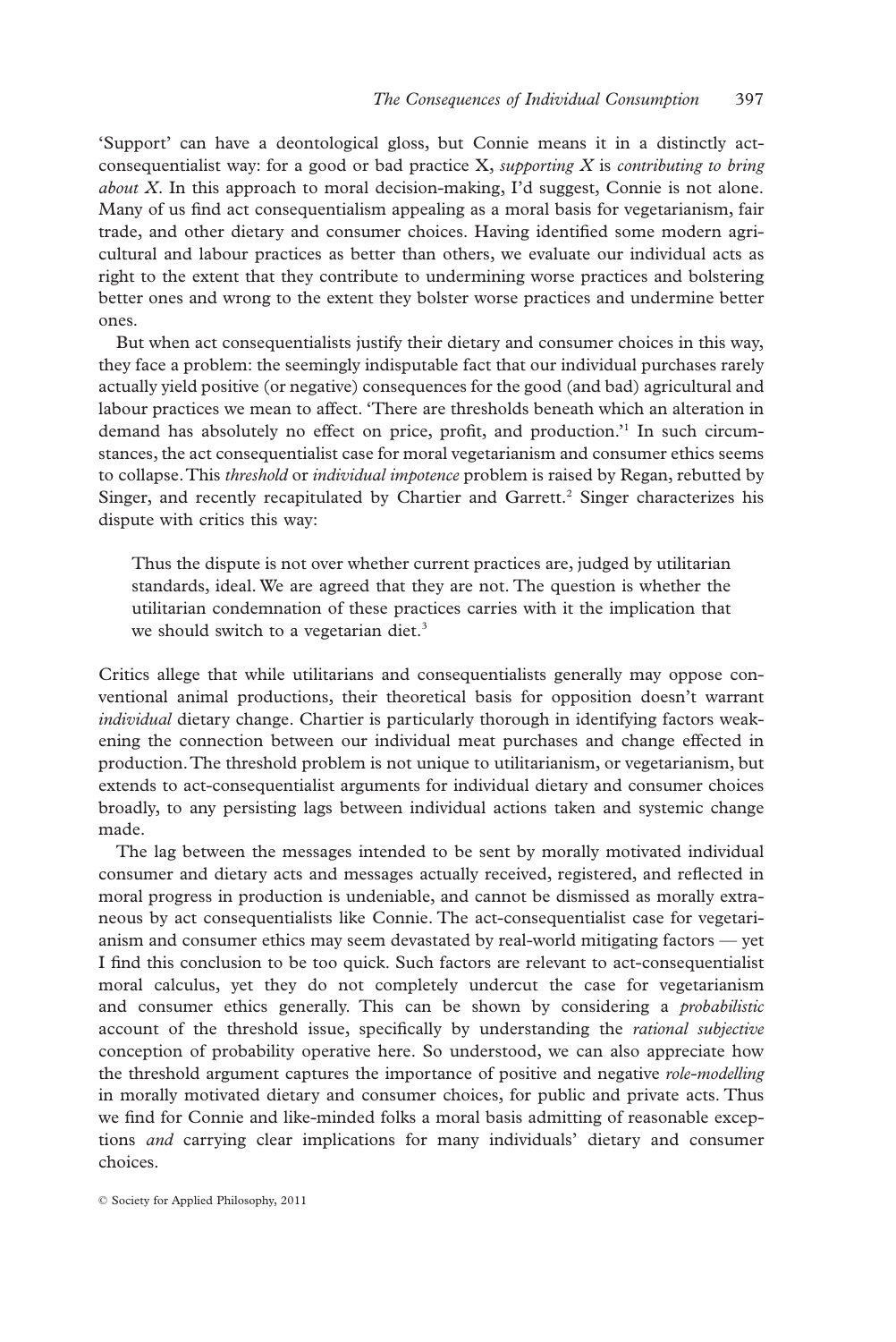#### **2. Counting Your Chickens**

Vegetarianism, Garrett notes, is an 'overall, settled, intentional pattern of not eating animal flesh' [that] 'requires that any consumption of animal flesh be so infrequent that it could not plausibly be thought characteristic of one's diet.'4 So Connie's consequentialist vegetarianism must be justified for each vegetarian act by whether that act will promote the good better than omnivorous alternatives. If she is right to embrace a settled vegetarian identity, it is because she has reason to believe for the particular actions in her life that making the vegetarian choice will promote the good better than omnivorous alternatives. My aim in this discussion of moral thresholds and contagious actions is to show why an act consequentialist can indeed have good reason to believe this, and so good reason to hold a vegetarian identity and consistently make individual consumer ethical choices.<sup>5</sup>

Consider this everyday moral dilemma: with friends at a taqueria, Connie must choose between chicken and vegetarian bean tacos. She finds her options comparable in expense, nutrition, and taste. Does she have good, act-consequentialist moral reason to choose beans over chicken? Assume that she has extensively researched contemporary practices in poultry production, and reflecting on chickens' suffering and slaughterhouse labour practices, finds these practices morally wanting. (Even if she is not a utilitarian, she sees intense unnecessary suffering as contrary to the good.) She regards conventional poultry production as immoral and knows the chicken in these tacos comes from such production.6 Does this give her compelling moral reason to order bean tacos instead?

Here some may argue that we should focus on changing the immoral production system rather than worrying about individual dietary choices; Connie should join others working for social change where lasting progress is possible. Others may urge that poultry producers are morally blameworthy, not Connie and her lunching co-workers; they're responsible for the chickens' intense suffering and the labour injustices, so they have the obligation to effect change.<sup>7</sup> Both arguments contain key insights: blame for agricultural and labour practices should not be placed on consumers alone but producers too, and Connie should not assume her individual dietary and consumer acts are substitutes for collective activism for systematic change. But both arguments also invite false dilemmas. Why consider *either* producers *or* consumers as responsible for unjust practices, rather than recognizing the responsibility of *both* parties for their roles in perpetuating these practices? Similarly, while individual choices are no substitute for social action, neither does the need for social action render individual choices morally irrelevant. Connie and friends need to eat and clothe themselves, after all. With each individual dietary and consumer choice, each of us has an opportunity to support or oppose unjust systematic practices.

If the butcher awaits Connie's lunchtime taqueria choice before killing the chicken, the right act may seem obvious. Better yet, imagine that *only after* Connie orders chicken tacos does the producer actually raise and slaughter *that* chicken: here Connie's responsibility for the chicken's suffering and death is pretty clear. But this is not how contemporary conventional agricultural practices work for Connie, you, and me. *That* chicken in her tacos (or *those many* chickens, bits of which are in her tacos) is dead before Connie places her order; whatever her taco choice, the chicken in the taqueria's freezer has already experienced its lot of happiness and suffering. Making the vegetarian choice now cannot affect that chicken's wellbeing positively or negatively.This problem is not limited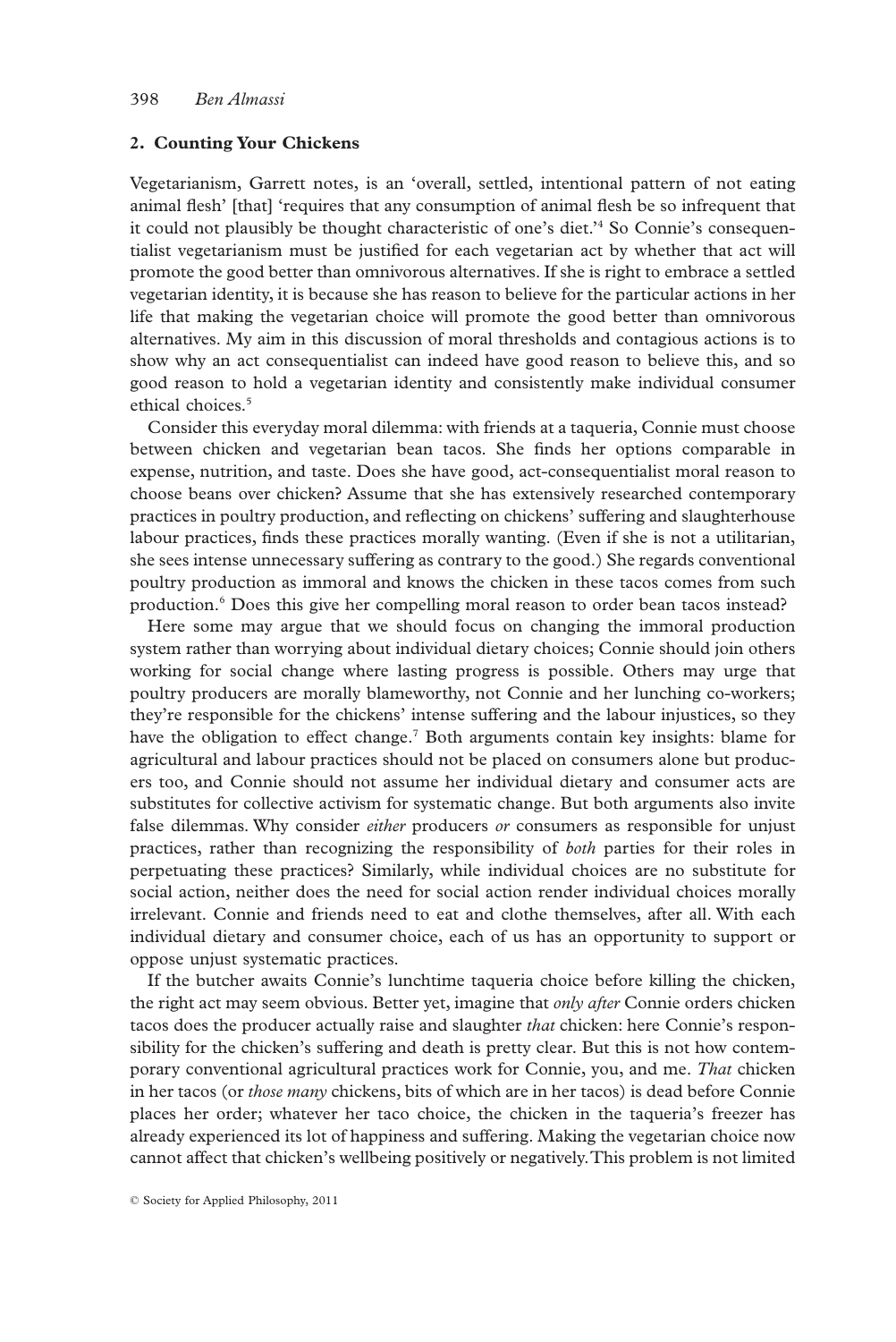to vegetarianism but extends to many other consumer choices. Imagine Connie supports organic farming over using petrochemical pesticides based on the environmental effects and fruit-pickers' health effects; each time she chooses between organic and conventionally grown pears, regardless of her purchase, both pears have been grown and picked. Consider also Connie's aforementioned stance on sweatshop garments: when she buys fairly traded over conventionally manufactured shoes, both pairs already exist. Now on some moral theories, this is not terribly morally relevant. If she were a deontologist, Connie could justify her vegetarian tacos and other dietary and consumer acts as principled refusals to participate in unjust practices.8 If Connie were some sort of rule consequentialist, the backward causation issue also would not be so pressing. She would look less to the specific consequences of possible actions and how those consequences would promote the good and instead to rules for dietary and consumer action that would tend to promote the good.Then the relation between her moral evaluations of systematic practices and her individual acts would be fairly clear: she should act on those moral rules that would if generally followed reform existing immoral practices.

Yet as an act consequentialist Connie's vegetarianism and other consumer ethics aren't ultimately grounded in adherence to rules or refusal of complicity with unjust practices. Connie must handle this issue differently from her virtue-ethical and ruleconsequentialist vegetarian friends. She may remind herself that while *these* shoes, chicken, and pear already exist and nothing she does now can mitigate the moral harms of their production, nevertheless her actions towards these shoes, chicken, and pear can have positive and negative consequences for future production of *other* shoes, chickens and pears. Except for the rare cases where people raise, hunt, or catch the animals they eat for themselves, this holds for most folks today.When Connie chooses bean tacos, it's not for the consequences for already dead chickens but different future chickens. Reducing demand for conventionally raised animals and increasing demand for vegetarian alternatives, she reasons, may contribute to reforming agricultural practices; meanwhile contributing to demand for conventionally raised meat would further entrench immoral practices. Connie's individual choices of fair trade, organic, and such things are grounded in her act-consequentialist goal of contributing to future moral progress in systematic practices.

### **3. Thresholds and Complications**

When act consequentialists justify their individual dietary and consumer choices by appeal to the positive and negative effects on future agricultural and labour practices, they then face the problem of individual impotence. Contemporary market forces are rarely so fine-grained as to register and reflect each dietary and consumer act with corresponding effects on production. Consider the consequences of Connie's choice of vegetarian beans over conventionally raised chicken tacos. Even if this taqueria records the small decrease in chicken demand and increase in bean demand, their bulk purchases from poultry and bean suppliers aren't fine-grained enough to show each customer's order nor are suppliers fine-grained enough to adjust their practices in response to each purchaser's requisition. Regan and others raise this problem for Singer's utilitarian vegetarianism, and it extends to act-consequentialist bases of other consumer choices. Consequentialist reasons for drinking fair-trade coffee and wearing sweat-free clothing

<sup>©</sup> Society for Applied Philosophy, 2011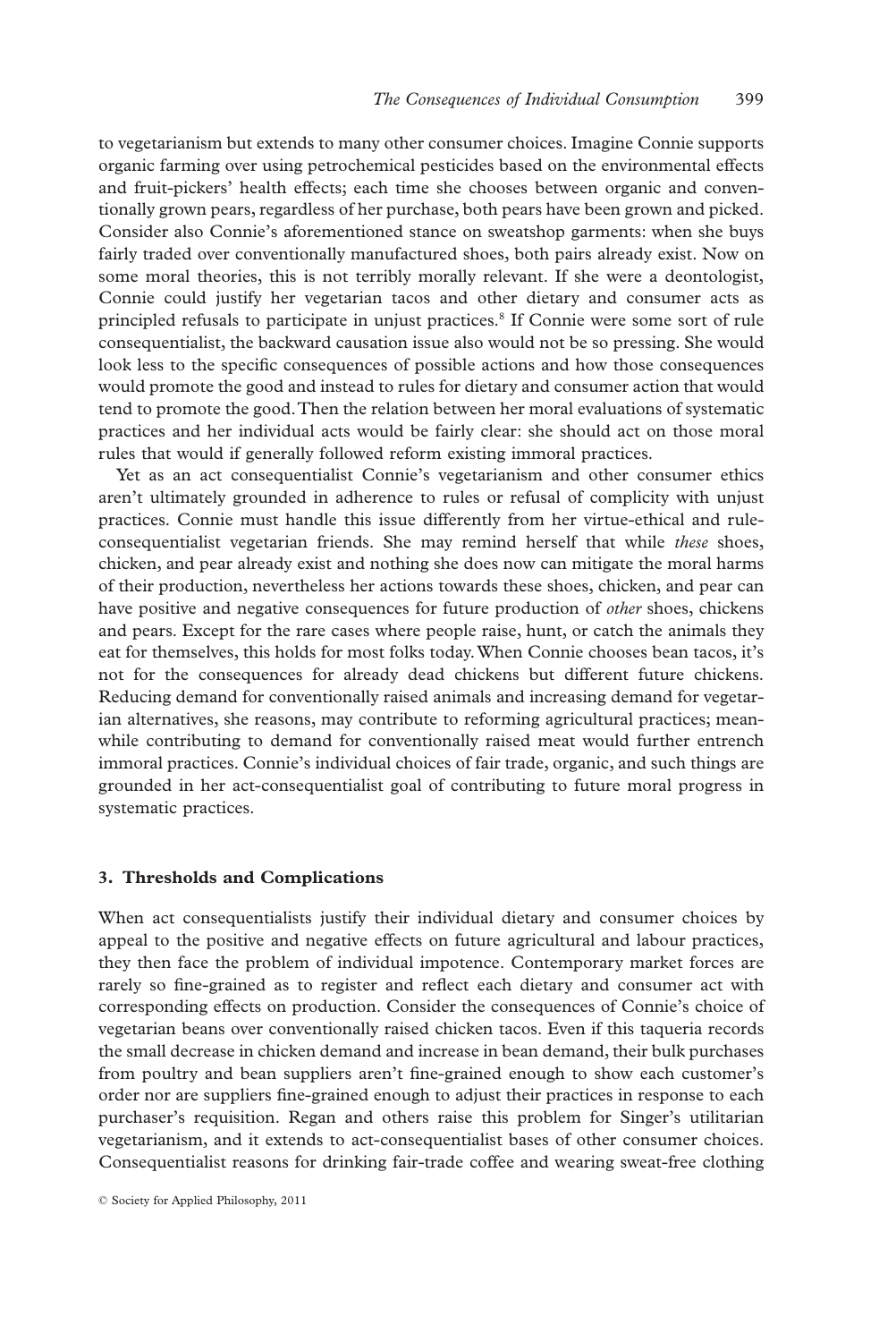seem predicated on the dubious notion that markets are sufficiently fine-grained to record and respond to her acts. It's hard to deny the conclusion that any given dietary or consumer action is unlikely to precipitate any effect at the level of production. For moral theories identifying right action as that with consequences promoting the good, the moral basis for individual dietary and consumer acts threatens to collapse.

Singer responds to critics' charge of individual impotence made against utilitarian vegetarianism by appeal to the notion of *thresholds*. With the poultry industry as his example, he argues as follows:

[B]ut there must be some point at which the number of vegetarians makes a difference to the size of the poultry industry. There must be a series of thresholds, hidden by the market system of distribution, which determine how many factory farms will be in existence. In this case one more person becoming a vegetarian will make no difference at all, unless that individual, added to the others who are already vegetarians, reduces demand below the threshold level at which a new factory farm would have started.<sup>9</sup>

Singer realizes his diagnosis may be initially frustrating from the perspective of individual vegetarian decision-making, but reminds us that '[a]s long as I have no idea whether or not my own decision to go vegetarian is the decision that takes the demand for chickens below the threshold the strength of this reason for being a vegetarian is unaffected.'10 Here Singer speaks of crossing *negative* thresholds, specifically levels of consumer demand at which *additional* factory farms would be built, such that sufficiently many individual vegetarians prevent the threshold crossing. But this argument applies to crossing *positive* thresholds too, such that sufficiently many individual vegetarians serve to raise demand to an appreciable level at which *morally better* agricultural practices are increased, or to drop demand for conventionally raised animal products below an appreciable level at which immoral agricultural practices are decreased. Neither is this response to the threshold problem not limited to utilitarianism particularly but extends to act consequentialism generally.

Norcross defends a similar view on the threshold issue. One response to the impotence objection, he writes, 'is to deny it'. Norcross explains his position with reference to the US poultry industry:

Consider the case of chickens, the most cruelly treated of all animals raised for human consumption, with the possible exception of veal calves . . . Suppose that there are 250 million chicken eaters in the US, and that each one consumes, on average, 25 chickens per year . . . there must be some number of consumers, far short of 250 million, whose renunciation of chicken would cause the industry to reduce the number of chickens bred in factory farms.The industry may not be able to respond to each individual's behavior, but it must respond to the behavior of fairly large numbers.<sup>11</sup>

Chartier's critique concerns the sort of threshold arguments Singer and Norcross propose to ground vegetarianism. The distance between individual meat purchases and effecting more or less humane meat production is not just about accumulated individual purchases together crossing thresholds, Chartier argues: there are myriad other factors counting against consequentialism on the threshold issue. For one, about crossing a negative threshold of increased conventional meat production, 'the disutility associated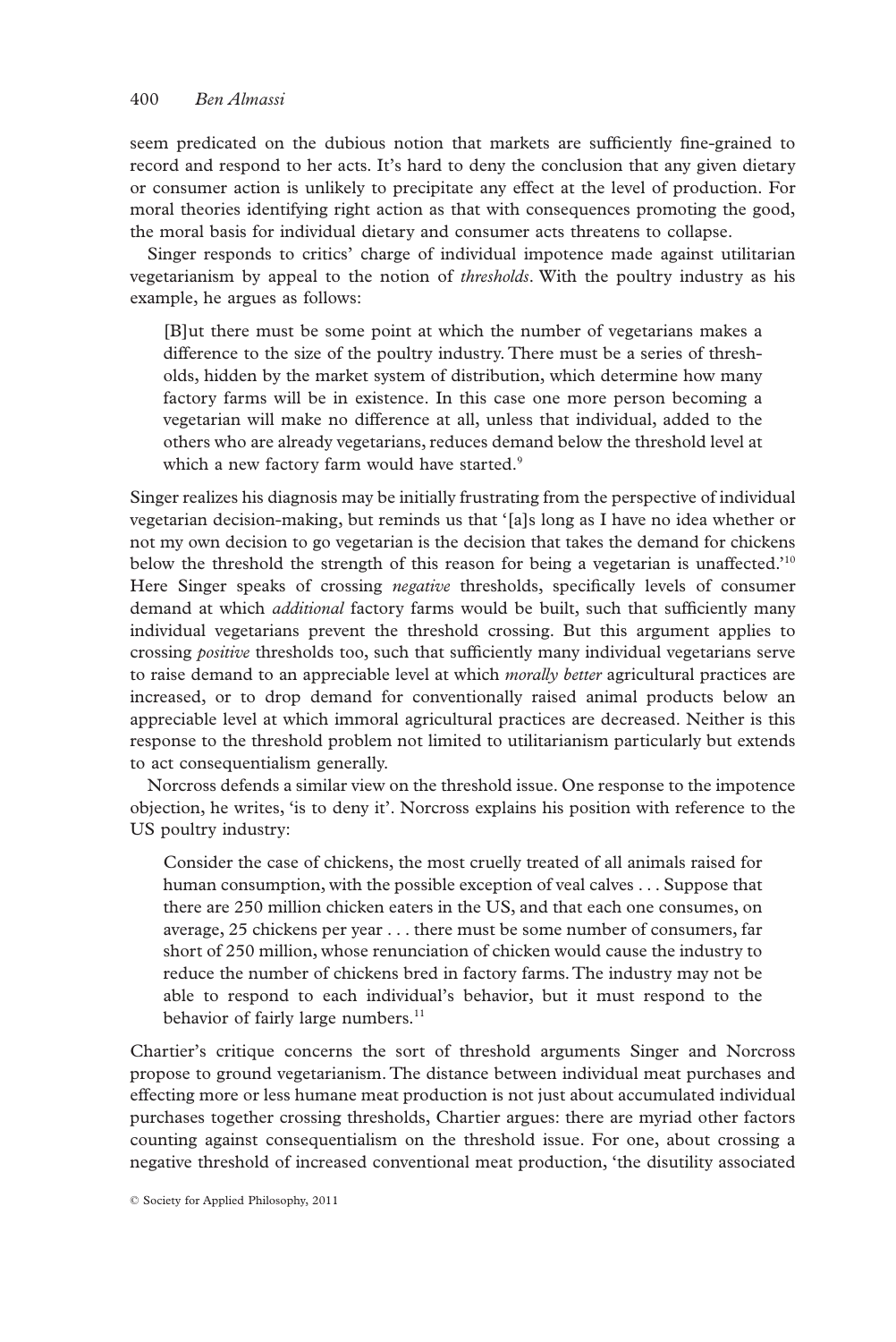with a purchase triggering a threshold crossing will not be *all* of the disutility brought about by a newly opened factory farm (or whatever other source of dramatic increase in meat production comes into being as a result of the threshold crossing)'.<sup>12</sup> Even if the threshold is not crossed *now* due to *this* purchase it may be crossed *soon after* due to another, in which case the net savings in animal suffering is only that attendant to the delay.

In fact, given the lag between individual purchases and changes in production, the new farm may open *at the same time*, yielding no net savings in animal suffering. Chartier imagines consequentialist vegetarian Chris, who decides against purchasing what is (unbeknownst to her) the threshold-crossing burrito at a fast-food joint, then Peter buys the threshold-crossing burrito there two hours later.This place doesn't submit orders to its suppliers hourly, so the effect on production is the same; the short delay in thresholdcrossing has no effect on animal suffering. Even if Peter's purchase lands in a new ordering cycle, Chartier notes, '[i]t is hard to imagine that project profit margins for an envisioned farm would be so narrow that the later order would ultimately preclude its establishment entirely'.13 Furthermore, he observes, we cannot assume that the number of animals a farm raises is directly proportionate to how long the farm operates. Nor is the amount of suffering produced by one farm directly proportionate to the number of animals raised. Different production methods employed for different numbers of animals cause different amounts of suffering. Modern agricultural practices are complicated and future production is affected by a variety of factors including variable pricing, futures speculation, subsidies, and legal constraints. In sum, 'production is ultimately a function, not of expressed demand by of market strategy.'14

## **4. A Probabilistic Account**

Chartier is right to regard these factors as relevant to the sort of act-consequentialist calculus involved in decisions of moral vegetarianism, and the point applies to other consumer ethical choices too. However, while these factors may mitigate the likelihood of effecting the desired moral outcomes from our individual dietary and consumer choices, I think they do not succeed in fully undermining the act-consequentialist case.

Let me propose a distinctly *probabilistic* approach to the threshold issue. Consider some individual consumer act (*i*) that may or may not reach some relevant threshold (*t*) which would then effect some concrete, morally positive change in production and thereby promote the good in some tangible way. So  $i =$  'the individual act is performed' and  $t =$  'the threshold is reached'. The probability of reaching the threshold given that this individual act is performed is  $p(t|i)$ ; the prior probability of otherwise reaching the threshold is simply  $p(t)$ . We may express the act-consequentialist position by saying that the individual act should be performed, all other things being equal, just in case:

$$
p(t|i) > p(t)
$$

that is, if the probability the threshold is reached is increased given the performance of the act. Our operative conception of probability here is *rational subjective probability*, so  $p(t|i)$  is a measure of how likely we should reasonably expect it to be given the evidence

<sup>©</sup> Society for Applied Philosophy, 2011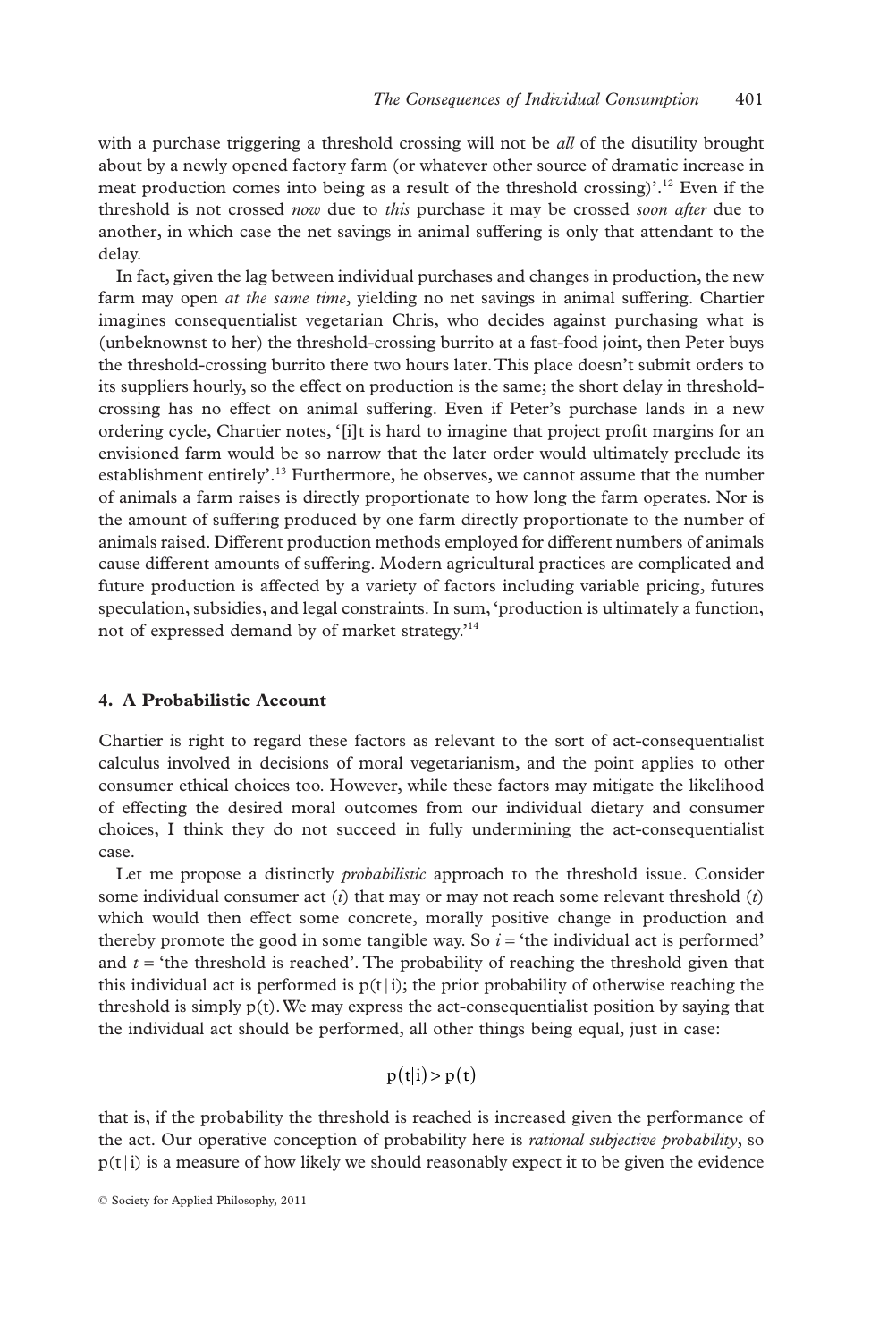available to us that the threshold will be reached given the act performed. Likewise  $p(t)$ expresses how likely we previously reasonably expected it be that the threshold would reached.15

Now, one might have assumed that an individual act should be performed just in case it *will* reach the desired threshold, or just in case one should reasonably expect given the available evidence that performing the act will reach the threshold.While these might be sufficient conditions for action, as necessary conditions they fail to properly account for a variety of cases. Consider, for example, our everyday prudential actions of automotive care: changing brake pads, tires, windshield wipers, etc.We do these things not because each safety precaution *will* prevent an accident, or even because we reasonably expect this. Rather, the reason for these precautions is that they increase the rational subjective probability of avoiding accidents.Turning from prudential to moral reasoning, consider any number of reckless and negligent actions. It is no moral defence of merrily tossing cinder blocks off a highway overpass to protest that many blocks don't actually cause damage or injury; the reason such actions are immoral is because they increase the rational subjective probability of damage and injury. The basic operative principle here is that an act is right on act-consequentialist grounds (all other things being equal, given the evidence available to the actor) because it makes reaching the desired outcome more likely.

Let us return to Connie's vegetarianism and consumer ethics grounded in her actconsequentialist commitments. On a probabilistic threshold account, she should order vegetarian when dining out not because she knows this will move the taqueria to buy less meat from its supplier and improve animal wellbeing, but because the available evidence suggests that this act *improves the odds* of this outcome. Similarly, if Connie should buy fair-trade coffee, it's not because she knows this purchase will improve the lives of coffee farmers, small business owners, or their employees. Often she does not know these things! But if given what she knows, so acting makes these concrete moral improvements more likely than would the alternatives, then Connie has compelling reason to act accordingly.

Let's return also to Chartier's story of Chris and the burrito. By hypothesis Chris's restraint from meat-eating ultimately has the same effect on production as would eating the burrito as the threshold will be crossed either way, either by Chris or Peter. On the probabilistic account of the threshold issue I suggest, however, we consider Chris's actions and inactions via her rational subjective probabilities. In Chartier's story, Chris has *no knowledge* that (i) this is the threshold-crossing burrito and (ii) Peter will buy it soon if she doesn't buy it now. She has no evidence of either. From her perspective, buying this burrito increases the probability of crossing a negative threshold and increasing convention meat production practices, just as buying a vegetarian burrito would increase the probability of crossing a positive threshold and effecting some moral progress in meat production. Now Chris should be aware that there are other people like Peter whose individual acts can contribute to crossing negative and positive thresholds — indeed, as an act-consequentialist, Chris is relying on such people's contributions! Chris should know too that the connection between individual acts and effects on production concerns not one threshold, but a whole ladder of them. Even if another person's act ultimately serves to cross *one* threshold relevant to production, even if Chris is somehow privy to that, she can still have reason for her own act given its part in crossing the *next* threshold.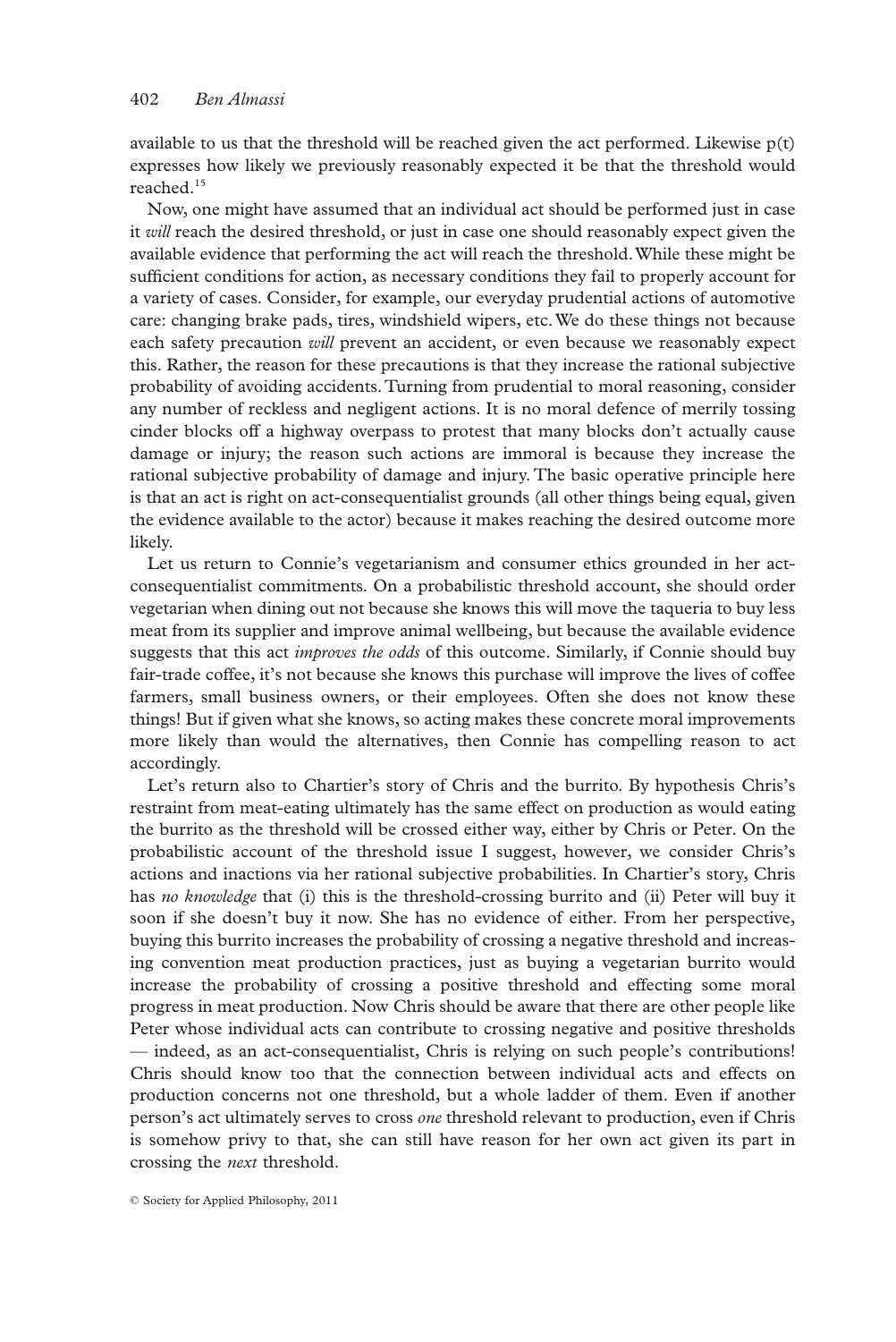Contrary to Chartier's assessment, consequentialists can recognize that the factors he identifies *complicate* the connection between individual dietary and consumer acts and progress in production while these factors need not *undermine* the moral rationale for vegetarianism and consumer ethics. Such factors affect the rational subjective probability that performing a particular individual act will trigger the desired threshold; but even when taken together, these factors only *reduce* the difference between the prior probability of crossing a relevant threshold and the probability of crossing it given the performance of a relevant individual act. So long as  $p(t|i) > p(t)$ , there remains a consequentialist basis for performing a morally motivated dietary or consumer act, all other things being equal.

#### **5. Balancing Harms and Benefits**

Of course, one might deny that all other things *are* equal. Specifically, one might complain that the discussion so far has neglected considerations of moral harms and benefits counting against the specific individual dietary and consumer choices advocated by act consequentialists. Chartier alludes to such considerations in observing, '[t]he utility to the consumer of her purchase remains largely beyond doubt, while the negative outcome is even more uncertain and indeterminate.'16

This response cannot be dismissed quickly. Crucial to the consequentialist case for vegetarianism and other consumer choices is an honest appraisal of how their disutility and moral harms generally may be overstated. (Even in *Animal Liberation*, Singer provides vegetarian recipes.<sup>17</sup>) This discussion is not just rhetorically but morally relevant to make the case that vegetarianism need not necessarily reduce one's wellbeing. Is the vegetarian diet more expensive or less nutritious than omnivorous diets? Consequentialist vegetarians strive to illustrate the viability of vegetarianism regarding expense and nutrition not only as a rhetorical move making it approachable, but also because these considerations are relevant to the act-consequentialist moral calculus.

Concerning expense and nutrition, the costs and benefits of vegetarianism vary for different folks depending on our particular circumstances and needs, so the moral calculus may be different for some people than others. The same may be true for other considerations, like cultural affiliation — though as with myths about expense and nutrition, act-consequentialist vegetarians can forcefully challenge the presumed incompatibility of vegetarian diet and cultural authenticity. So, to be clear, the probabilistic account offered here does not insist that *everybody* is moral obliged always to be vegetarian.The moral calculus may yield different results, for example, for the (relatively few) people unable to live healthy lives without animal products than for the (relatively many) people who can.<sup>18</sup>

One might be tempted to read my probabilistic account as a broad moral license for omnivorism, specifically sanctioning not just vegetarianism but eating humanely raised animal products. After all, won't buying organic grass-fed beef or cage-free eggs also increase the probability of reaching positive thresholds of moral improvement in animal agricultural practices?<sup>19</sup> For those unable to live healthily without eating animals, a viable act-consequentialist moral position *is* more humanely raised animals. Yet this account does not justify this position for the vast majority of us, all things considered — not when the range of vegetarian diets open to us, and the direct and indirect harms to animals of

© Society for Applied Philosophy, 2011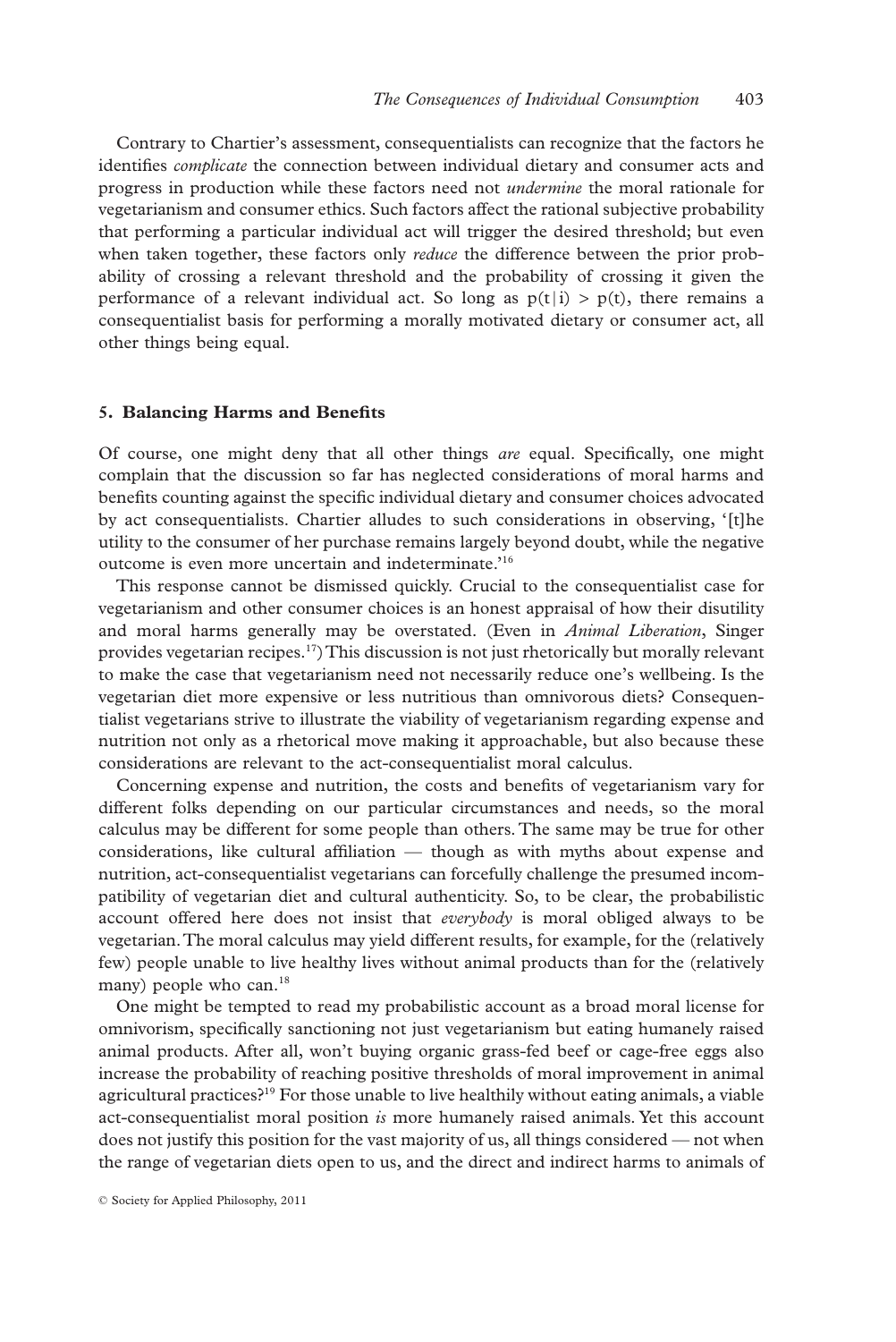even relatively more humane modern approaches to animal husbandry and slaughter, are honestly taken into account.<sup>20</sup>

Likewise, when buying coffee, produce, and garments, most modern consumers straightforwardly understand the extra financial expense of organic, fair-trade goods relative to conventional products. Meanwhile the messages sent by our choices and their tangible effects at the level of production are hard to appreciate. When making our consumer choices we rarely know that a meaningful threshold of greater good is crossed — but we can often know that making these choices increases the probability of the threshold being reached. Is this reason enough to justify the extra expense? Like the act-consequentialist case for vegetarianism, part of making the case for individual consumer ethical acts is an honest appraisal of attendant moral harms and benefits. Fair trade coffee backers, for example, argue that fair trade certification insures a guaranteed minimum price for coffee producers, and when successful, this floor reduces extreme fluctuations in prices without substantially increasing the average price.<sup>21</sup>

Still there may be instances where the individual consumer choice in support of better labour and agricultural practices is the more expensive choice. Here the actconsequentialist case may emphasize two key factors. First, we are reminded of the basic structure of the probabilistic threshold argument. When a positive threshold is crossed and real moral progress made, the registered effect is not simply that of the single act that reached the threshold. Rather, the effect is that produced by *all* of the acts that collectively built up to the threshold together, now finally seen. The moral value of an individual consumer action that increases the probability of crossing a positive threshold is not just a fraction of *that* action's effect being registered at the level of production, but a fraction of the greater collective effect of *all* the actions contributing to crossing the threshold finally being registered at the level of production. (Recall Norcross's threshold example of chicken-eating in the US.)

Second, we are invited to make an honest moral comparison between the financial savings or expense to us on the one hand, and on the other hand the moral harms and injustices involved in the immoral modern agricultural and economic practices we seek to change. When we succeed in coming to really appreciate the nature and moral significance of these harms, we may realize that the chance to alleviate such harms will *often* (though not *always*) give us a moral reason to act that outweighs the financial cost. To be clear, this sort of act-consequentialist account doesn't insist that everyone in all circumstances is morally obliged to perform the individual consumer act that supports morally better systemic practices; as with the case for vegetarianism, there may be exceptions for those for whom the cost of such acts would be too burdensome. Yet given an honest appraisal of the moral harms and benefits involved, the probabilistic threshold argument yields compelling moral reason for *many* of us to make those everyday individual consumer choices in support of better systemic practices.

#### **6. Role-Modelling and Contagious Actions**

So far we have considered primarily direct consequences of individual dietary and consumer acts. But there are further considerations grounding the act-consequentialist argument for vegetarianism and consumer ethics: namely, indirect consequences of our actions on others' and our own future acts. *Role-modelling* effects of our individual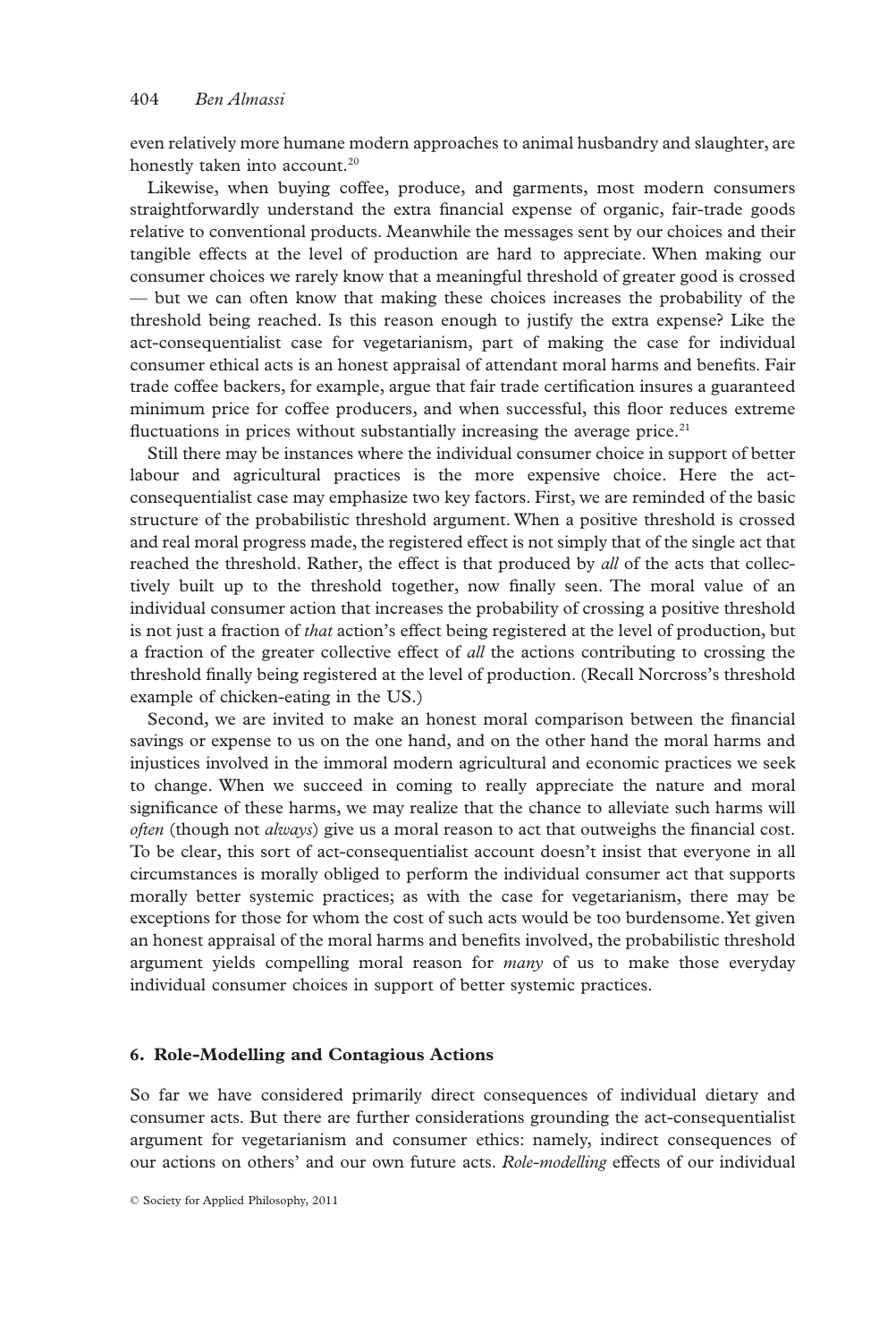dietary and consumer ethical choices may justify these choices even when the direct act-consequentialist case seems quite thin.

As illustration of how indirect effects of role-modelling can extend beyond our direct contributions to crossing moral thresholds, consider a hypothetical scenario. A consequentialist morally motivated vegetarian (let's call her Lisa) has an antagonistic, spiteful brother (let's call him Bart) who mocks and dismisses her moral choices. Bart seeks to demoralize Lisa by promising that henceforth he will buy her share of meat. So her vegetarianism has no direct effect: has her consequentialist case for vegetarianism now collapsed? Not quite. Lisa still has an indirect moral rationale for her vegetarian choices, even as her choices are being undercut. Specifically, she can still self-identify as vegetarian to those observing and inquiring, which she could not do if she were cowed into omnivorism. She may still hope to improve agricultural practices and promote animal wellbeing by *positive role-modelling*.

Role-modelling may be understood as a species of the broader phenomenon of *social contagion*. <sup>22</sup> Here one action (or inaction) of a particular type makes another action or inaction of that type more or less likely. As before, we can model role-modelling and contagion more generally on a probabilistic account. Let us first consider what we might call *contagious actions*, such that:

$$
p(i_x|i_y) > p(i_x)
$$

that is, such that the probability that one agent  $(X)$  performs some individual act (i) is greater given that another agent (Y) also performs the individual act. *Positive rolemodelling* works like this. Imagine cases where X is inspired by Y's example to become vegetarian, to stick to her existing vegetarianism, learn more about animal production and vegetarianism, or eat less meat or more humanely produced meat. Let's consider also what we might call *contagious inactions*, such that:

$$
p(\sim i_x|\sim i_y) > p(\sim i_x)
$$

that is, such that the probability that one agent  $(X)$  fails to perform some individual act (i) is greater given that another agent (Y) also fails to perform the individual act. *Negative role-modelling* works like this. Imagine cases where X is negatively inspired by Y's bad example, so X decides not to become vegetarian, or perhaps X more easily or frequently backslides from existing vegetarian commitments.

Positive and negative role-modelling (and contagious action and inaction generally) cover many cases; yet it may be useful to identify also *negatively contagious actions* (specifically, '*backfire' role-modelling*) and *negatively contagious inactions* (specifically, *'reverse' role-modelling*). In the case of negatively contagious action,

$$
p(i_x|i_y) \lt p(i_x)
$$

such that the one agent (Y) performing the action actually decreases the probability that the other agent  $(X)$  does it. Imagine those unfortunate cases in which  $X$  is so intimidated or repelled by Y's vegetarianism that X decides she cannot possibly achieve Y's high standard and so is *less* likely to try it than she otherwise would have. Consider finally negatively contagious inaction, where:

<sup>©</sup> Society for Applied Philosophy, 2011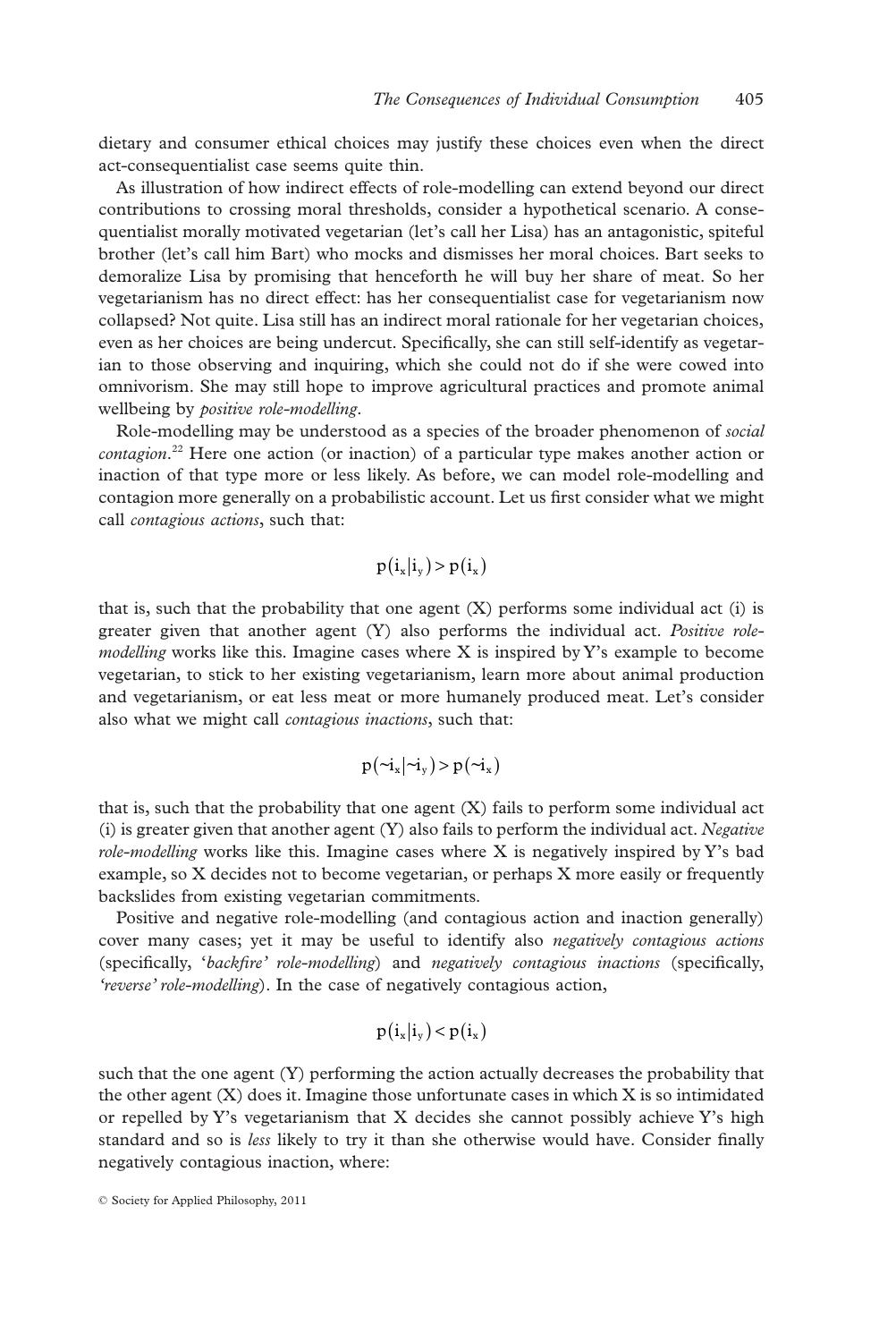$$
p(i_x|\sim i_y) > p(i_x)
$$

such that the fact that one agent (Y) does *not* perform the action actually increased the probability that the other agent (X) will do it. Here imagine (odd yet familiar) cases whereY's opposition spurs X to take a spurned action more seriously *because*Y opposes. There's a kind of *reverse role-modelling* operative here.

Role-modelling is not limited to rational discourse, just as contagious action is not limited to role-modelling as it is usually understood.<sup>23</sup> Giving arguments and responding to objections is part of positive role-modelling, but we should not overlook how others' behaviours are influenced by our actions and not just our words. Likewise, the probabilistic account articulated here makes room for ways that one act can positive or negatively affect the likelihood of another, *even when* the actors are unaware of each other's choices. Performance of one act of a kind might make a second act of that kind more likely by 'clearing the way', for example.<sup>24</sup> Negatively contagious acts include backfire role-modelling but also cases of 'pulling up the ladder', where one person's act makes it harder for others to do the same.

Attending to the ways we influence one another's dietary and consumer choices reminds us that even when we limit attention to *uncoordinated*<sup>25</sup> individual acts, such acts may not be *independent* of each other. I do not mean to overstate how contagious dietary and consumer acts are; I cannot offer quantitative measure of role-modelling effects of vegetarianism or meat-eating.<sup>26</sup> Still, the possible consequences of our acts for others' acts are a relevant consideration for the threshold argument for vegetarianism and consumer ethics. One implication of this relevance is that act consequentialists are urged not simply to *make* vegetarian and consumer ethical choices, but when feasible, to take care to make these choices in positively contagious ways.

Garrett argues that moral thresholds fail to give compelling reason for utilitarians to refrain from eating 'flesh the consumption of which will not alter the amount of flesh purchased;' he cites 'large barbeques where a huge quantity of meat is purchased without a strict headcount'.<sup>27</sup> The idea is that whoever bought the meat did so unguided by any idea about many people may eat it and the volume of meat consumed and left over won't really affect how much meat is bought for the next barbecue.Yet even in such cases we can predict that there is *some* significant amount of meat consumed or left over that would be enough to impress the organizers: *some* threshold that will cause them to think twice when making future purchases. This threshold could be very high and no one vegetarian at the barbecue has reason to think his individual act alone will be to cross it. But our basic point from the probabilistic threshold account remains: even at a communal event like Garrett's barbecue, refraining from meat-eating increases the rational subjective probability (from the actor's perspective) of crossing a positive threshold and making a concrete difference.

What if an act-consequentialist vegetarian attending the barbecue knows that even if she refrains from meat-eating and increases the chance of reaching the threshold, there aren't enough vegetarians there to actually reach that threshold? With this concern over situations when we know there are too *few* other vegetarians comes a parallel concern over situations when we know there are so *many*: am I required to make the vegetarian choice when I know there are *so many* other vegetarians present that the relevant threshold will be reached regardless of my individual act? What reason do we have to be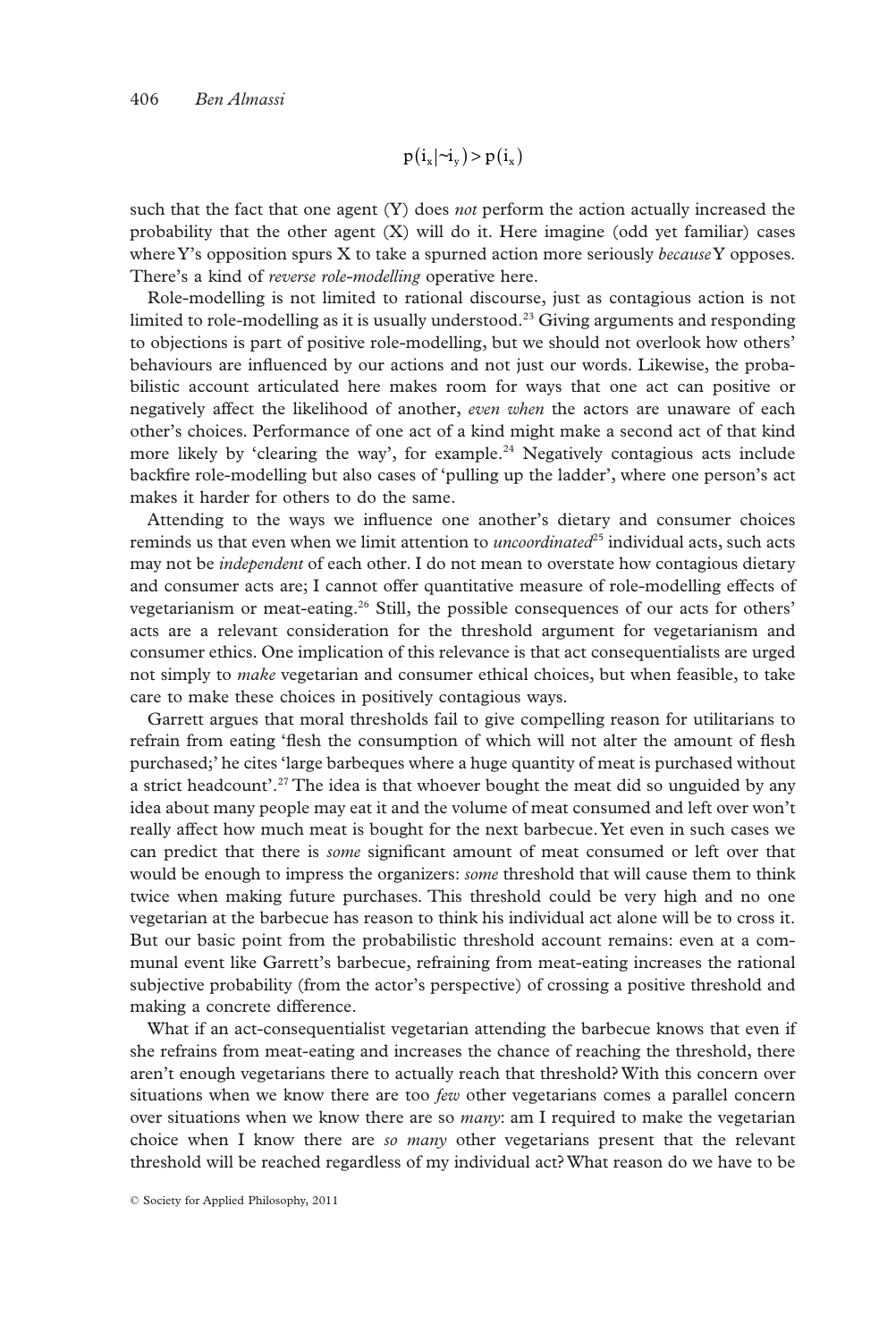vegetarian in either of these sorts of situations? Acting to increase the chances of reaching a threshold may seem truly pointless. Yet even in such situations, I argue, actconsequentialists should remember how our actions and inactions may be contagious. Making vegetarian choices in thoughtful, respectful ways may prompt others present now to be more likely to make future vegetarian choices. Making a vegetarian choice now also may prompt *oneself* to be more likely to make future vegetarian choices.

### **7. Contagious Actions and Private Actions**

Role-modelling effects are relevant not only for acts in the presence of others, but other individual dietary and consumer acts too. Garrett argues that role-modelling may justify public but not private vegetarianism, 'so long as one is reasonably careful to avoid getting caught'.28Yet private acts may be contagious. To illustrate this potential, let us consider a hypothetical scenario. Consequentialist morally motivated vegetarian Peter orders a pizza for lunch alone one day. After he pays, and the delivery person leaves, Peter realizes the pizzeria inadvertently included an extra pepperoni pizza with his vegetarian pie. Does Peter have reason not to eat the pepperoni? The pig is dead, he has no pepperoni allergy, and he enjoys the taste. No one needs to know he ate it: so why shouldn't he?

I think Peter has three reasons to sustain morally motivated vegetarianism even in private case like this. First, a good act consequentialist like Peter should think comprehensively, creatively about his possible actions and their expected consequences. His choices are not limited to just dumping or secretly eating the pizza: he may contact the pizzeria, respectfully explain the mistake and his views, and take the opportunity for positive role-modelling rather than furtive pepperoni consumption.29 He will need to carefully practice positive, rather than backfire, role-modelling!We often have the choice to perform an action in a more contagious fashion than we had initially appreciated.

Second, Peter should weigh the slim value of pepperoni consumption tonight against further consequences for his ability to affect others' actions. One benefit of maintaining his vegetarianism in private acts is that Peter can model his morally motivated dietary choices in an honest, effective way. He can positively model a dietary ethic more effectively if he follows it consistently, not sporadically. A clear policy of vegetarianism may be easier to communicate successfully than a complex vegetarian /omnivorous situational ethic easily misunderstood by onlookers as omnivorism, risking unintended reverse role-modelling.30

Some might suggest Peter eat the pepperoni privately while publicly professing a simpler, more easily communicated commitment to vegetarianism. But even undiscovered lies and deceit of family, friends, and acquaintances about daily acts can fail to promote the good on various consequentialist analyses. Hedonistic utilitarians as well as act consequentialists with broader conceptions of the good may recognize the disutility in distress that perennial deception can cause the deceiver herself, which might outweigh the modest pleasures of private pepperoni. Act consequentialists also may emphasize the value of trustworthy mutual relationships between family, friends, and community members. In recognizing healthy trust relationships as part of the good, act consequentialists may act to foster trustworthiness, yet deception exploits our relational vulnerability and rots trust. $31$ 

Those unconcerned about deception may favour a third reason for private ethical acts regarding *one's own* future actions. My actions (and inactions) can be contagious not just

© Society for Applied Philosophy, 2011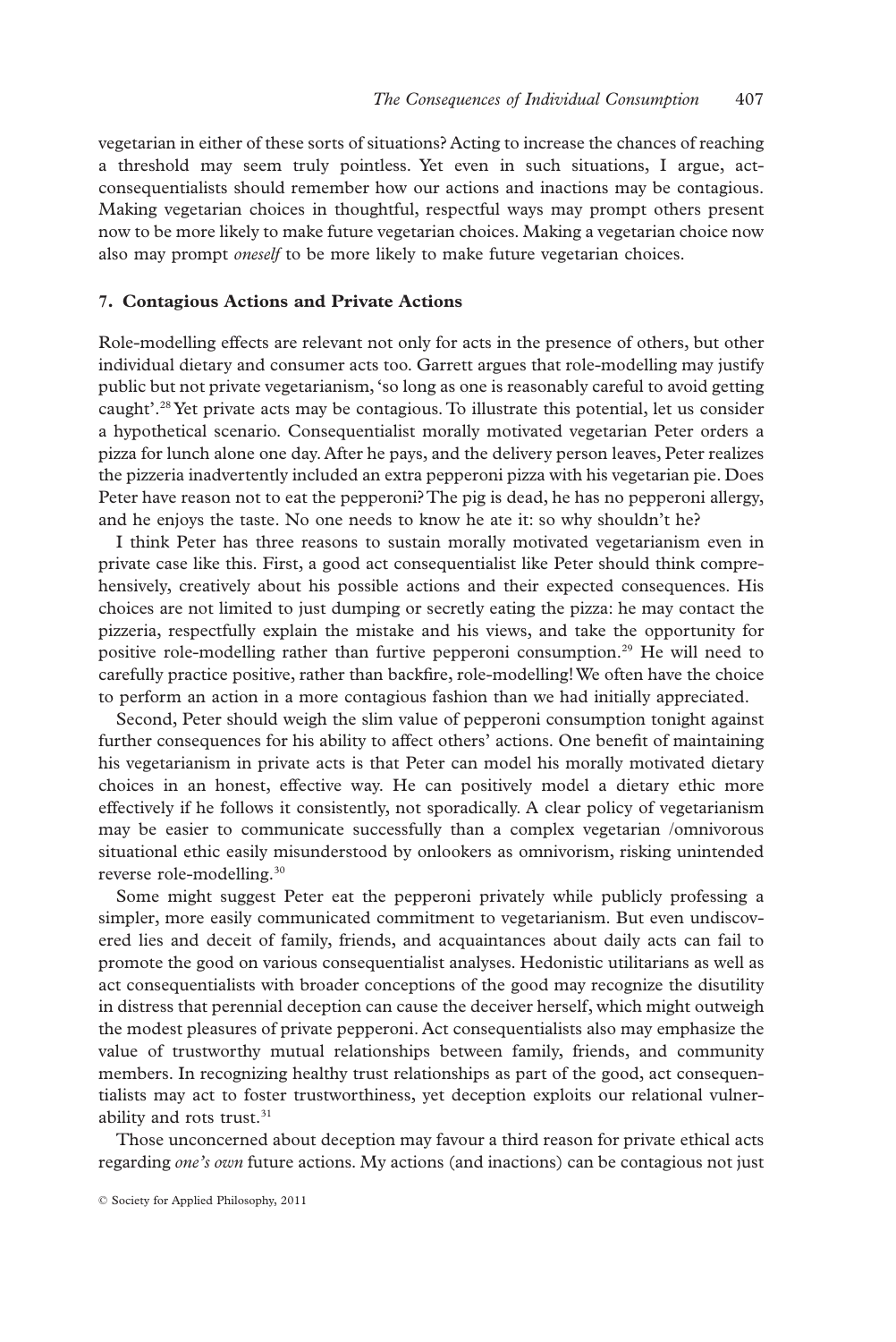for others but also myself. Peter should weigh the superficial value of a pizza against positive and negative consequences (on the evidence available to him) for his future dietary choices. Keeping vegetarian now may make it more likely for him to consistently keep vegetarian in the future; deviating from vegetarianism now may make future deviations more likely too.This concerns Peter's psychology: a familiar point about good and bad habits that Peter may recognize as applicable to himself. Different sorts of habituation are better suited for different people, to be sure. For some, steadfast commitment to a regimen like vegetarianism is positively reinforcing; for others, an unswerving path may backfire spectacularly.<sup>32</sup>

A dumpster-diving freegan who eats dumpstered chicken in private and has good evidence that this won't be contagious for her future actions may be unmoved by my third reason.33 But for others of us, with other situations and psychologies, this reason may be compelling.This is another way that act consequentialism on vegetarianism and other consumer ethics has different implications for some than others.To the extent that an individual moral action (or inaction) positive or negatively affects others' or our own future actions, the details of individuals' differing capacities for constructive rolemodelling become morally relevant.The probabilistic account I offer does not give a 'one size fits all' answer for all of us in all situations, for our individual dietary and consumer acts, even if we agree on the injustices of conventional agricultural and labour practices. This argument does not entail that everybody must be vegetarian, always buy organic produce, and wear only fairly-traded clothes; the ranging contingencies of our varied lives preclude that.Yet from the considerations discussed here we can nevertheless derive clear moral reasons why *many* of us should be vegetarians and consistently make consumer choices supporting better practices.

## **8. Conclusions**

Consequentialism can provide an intuitively appealing basis for practical ethics. It can be hard to appreciate act-consequentialist arguments for vegetarianism and other individual consumer choices, however, given a discouraging realization that few of our individual acts directly affect contemporary agricultural and labour practices we seek to change. Individual impotence of our dietary and consumer acts may seem to undermine any act-consequentialist basis for such acts.

There is distance between the messages we intended to send by our morally motivated acts and messages actually received and reflected in positive change in production, which cannot be dismissed as extraneous by act consequentialists as it might by others. Yet I have urged that dismissing an act-consequentialist case for vegetarianism and consumer ethics for this reason would be premature. Framing the threshold issue in terms of rational subjective probability helps demonstrate the case for performing not just those few individual actions that actually cross positive thresholds, but also the wider array of acts that increase the probability of crossing the thresholds. Attending to our positive and negative role-modelling effects on others' actions and our own future actions also reminds us that the act-consequentialist basis extends beyond the direct consequences: a crucial consequence of my action may be its effects on mine and others' further actions. The ways in which individual dietary and consumer actions can be contagious even when uncoordinated provide a strong consequentialist reason to maintain our morally motivated actions even when the direct benefits seem sparse.<sup>34</sup>

<sup>©</sup> Society for Applied Philosophy, 2011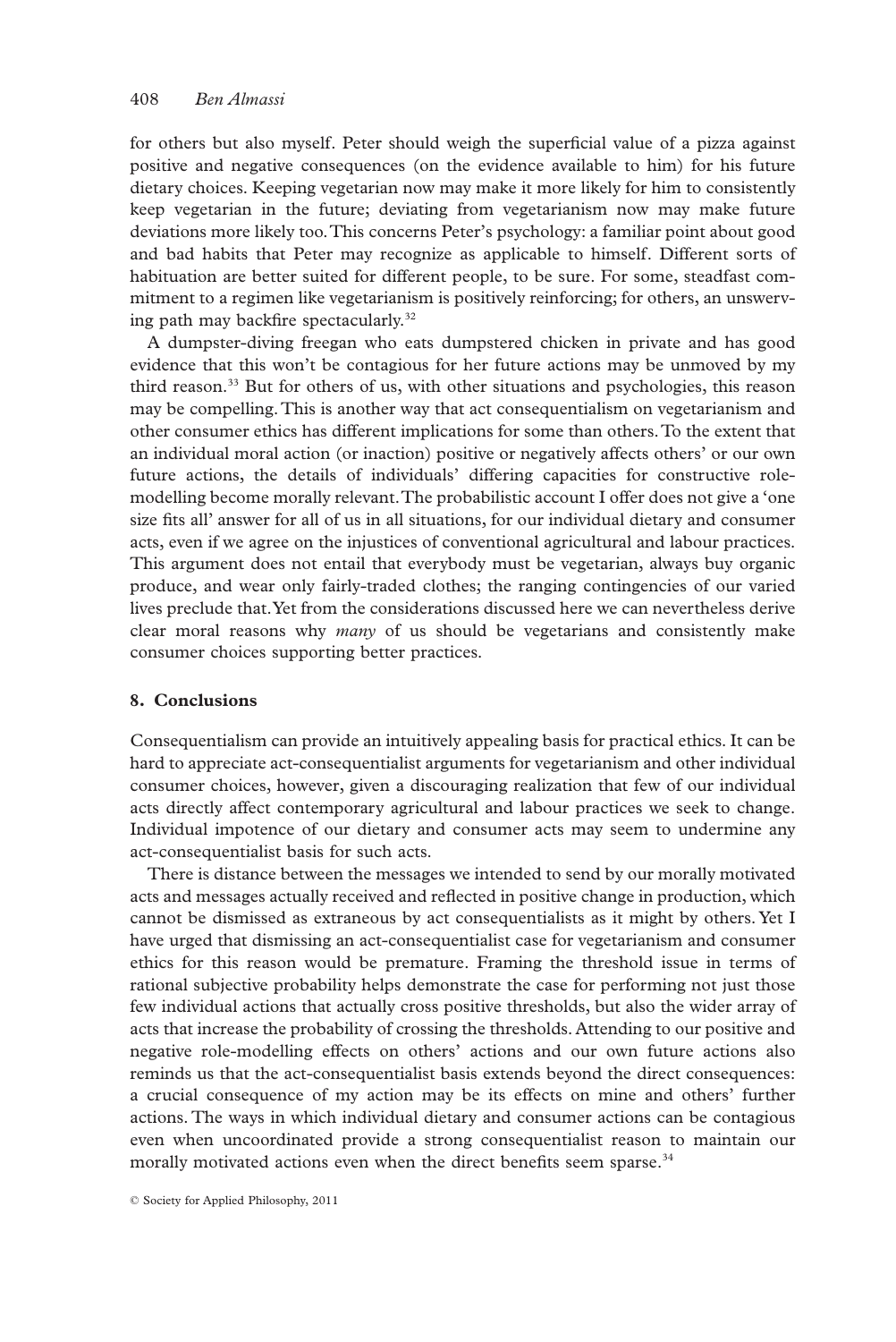*Ben Almassi, Department of Philosophy, College of Lake County, Grayslake IL 60030, USA. balmassi@clcillinois.edu*

#### **NOTES**

- 1 Peter Wenz, 'Act utilitarianism and animal liberation', *The Personalist* 60,4 (1979): 423–428.
- 2 SeeWenz op. cit.; Michael Martin 'A critique of moral vegetarianism', *Reason Papers* 3 (1976): 13–43; Philip Devine, 'The moral basis of vegetarianism', *Philosophy* 53 (1978): 481–505; Tom Regan, 'Utilitarianism, vegetarianism, and animal rights', *Philosophy and Public Affairs* 9,4 (1980): 305–324; Peter Singer, 'Utilitarianism and vegetarianism', *Philosophy and Public Affairs* 9,4 (1980): 325–337; Hud Hudson, 'Collective responsibility and moral vegetarianism', *Journal of Social Philosophy* 24 (1993); 89–104; Gaverick Matheny, 'Expected utility, contributory causation, and vegetarianism', *Journal of Applied Philosophy* 19,3 (2002): 293–297; Nathan Nobis, 'Vegetarianism and virtue', *Social Theory and Practice* 28,1 (2002): 135–156; Alastair Norcross, 'Puppies, pigs, and people', *Philosophical Perspectives* 18 (2004): 229–245; Gary Chartier, 'On the threshold argument against consumer meat purchases', *Journal of Social Philosophy* 37,2 (2006): 233–249; and Jeremy Garrett, 'Utilitarianism, vegetarianism, and human health: A Response to the causal impotence objection', *Journal of Applied Philosophy* 24,3 (2007): 223–237.
- 3 Singer 1980 op. cit., pp. 330–331.
- 4 Garrett op. cit., p. 226.
- 5 I thank Sandra Tomsons for pressing me to explain how a moral theory like act consequentialism, which evaluates the morality of individual acts individually, may ground a broad moral policy like embracing a vegetarian identity.
- 6 I have not provided a sophisticated moral condemnation of contemporary conventional agriculture here; for sake of argument I take for granted the basic accuracy of Connie's moral evaluations of other contemporary agricultural and labour practices. If the reader finds these examples contentious she is invited to substitute systematic practices she finds morally lacking and consider the act-consequentialist basis for individual acts opposing those practices.
- 7 I thank Katy Fulfer-Smith for pressing this point.
- 8 I thank Julie Brassolotto for raising the prospect of a virtue ethical basis for vegetarianism. I do not insist that act consequentialism is the *only* viable foundation for vegetarianism and consumer ethics. I have offered no such argument; my consequentialist focus should not be construed as a critique of other theories.
- 9 Singer 1980 op. cit., p. 335.
- 10 Singer 1980 op. cit., p. 336.
- 11 Norcross op. cit., pp. 232–233.
- 12 Chartier op. cit., p. 240.
- 13 Chartier op. cit., p. 241.
- 14 Chartier op. cit., p. 242.
- 15 This version of the probabilistic account is for approaching *positive* thresholds, where achieving the threshold precipitates some positive concrete change in production. We can articulate a version for approaching negative thresholds, where the act-consequentialist position holds that an individual act should *not* be performed, all other things being equal, just in case  $p(t|i) > p(t)$ . I thank Julia Watt for pressing me to clarify this point about negative and positive thresholds.
- 16 Chartier op. cit., p. 244.
- 17 Peter Singer, *Animal Liberation* (New York: A New York Review Book, 1975).
- 18 See Garrett op. cit., for a good discussion of the health benefits of a vegetarian diet.
- 19 I thank Sara Goering for pressing this point.
- 20 For critical discussion of Joel Salatin's Polyface Farms, for example, see Michael Pollan, *The Omnivore's Dilemma* (NewYork: Penguin Books, 2006);Tood Purdum, 'High priest of the pasture' *NewYork Times Style Magazine*, Living, Spring (2005): 76–79; and Peter Singer and Jim Mason, *The Way We Eat* (New York: Rodale, 2006).
- 21 This claim is made by Fair Trade USA (http://www.transfairusa.org/products-partners/coffee), Oxfam America (http://www.oxfam.org/en/development/ethiopia-starbucks-campaign-anatomy-win), and Global Exchange (http://www.globalexchange.org/campaigns/fairtrade/coffee/). See also Ann Grodnik and Michael E. Conroy, 'Fair trade coffee in the United States: Why companies join the movement' in L. Reynolds,

<sup>©</sup> Society for Applied Philosophy, 2011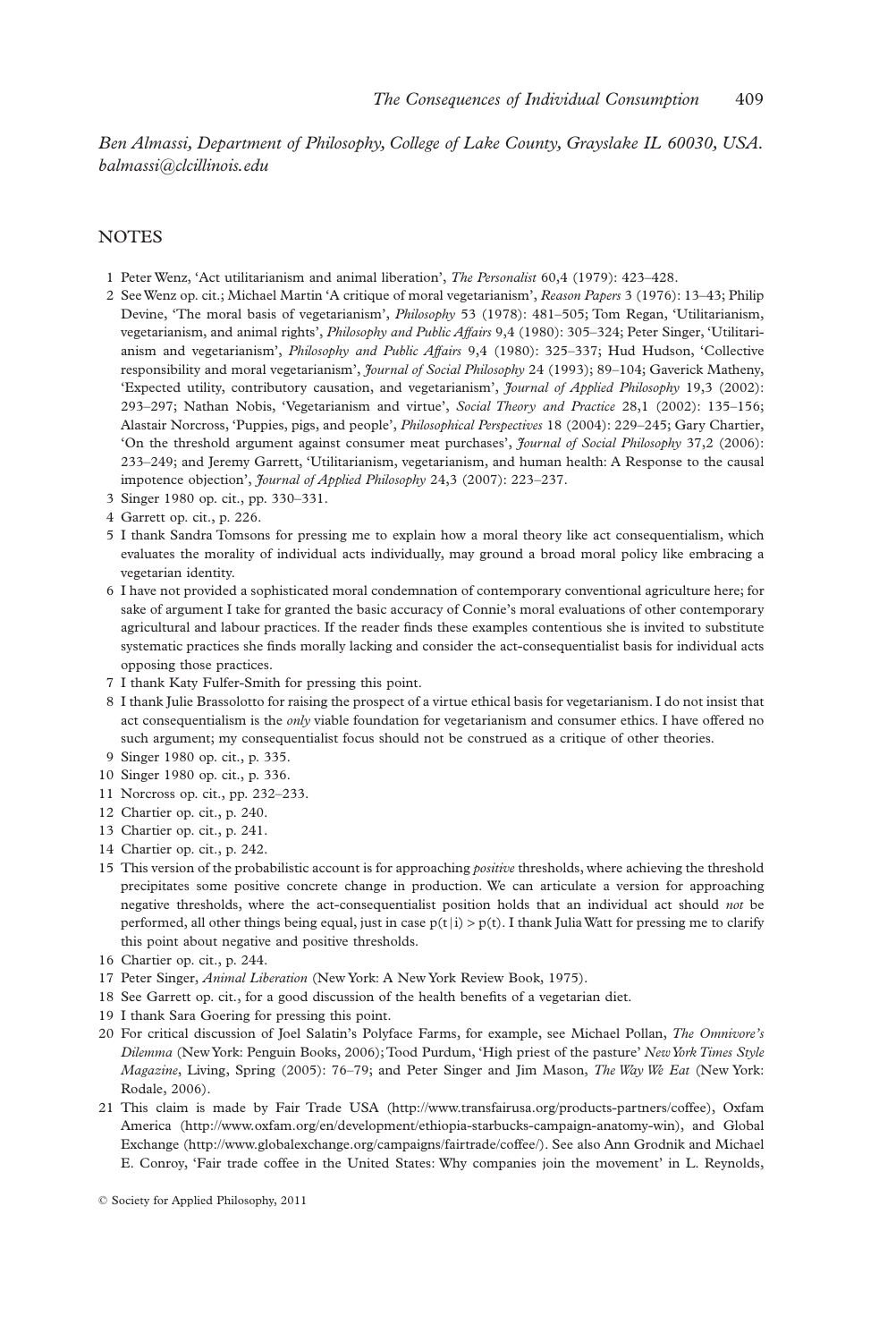#### 410 *Ben Almassi*

D. Murray & J.Wilkinson (eds) *FairTrade:The Challenges ofTransforming Globalization* (NewYork: Routledge, 2007); and Jacqueline DeCarlo, *Fair Trade: A Beginner's Guide* (Oxford: Oneworld Publications, 2007).

- 22 Paul Marsden, 'Memetics and social contagion', *The Journal of Memetics* 2,1 (1998); Paul Marsden & Noah Friedkin, 'Network studies of social influence', *Sociological Methods Research* 22,1 (1993): 127–151; and Daniel J. Brass, Kenneth D. Butterfield & Bruce C. Skaggs, 'Relationships and unethical behavior: A social network perspective', *The Academy of Management Review* 23,1 (1998): 14–31. For empirical investigation of social contagion in eating behaviour, see Christian S. Crandell, 'Social contagion of binge eating', *Journal of Personality and Social Psychology* 55,4 (1988): 588–598; and Nicholas A. Christakis & H. James Fowler, 'The spread of obesity in a large social network over 32 years', *New England Journal of Medicine* 357,4 (2007): 370–379. I have not found studies of social contagion for vegetarianism and meat-eating specifically; but recent qualitative and quantitative work in psychology and sociology of vegetarianism and meat-eating indicates relationships between social environment and dietary behaviour. See, for example,Thomas Dietz, A.S. Frisch, Linda Kalof, P.C. Stern & G.A. Guagnano, 'Values and vegetarianism', *Rural Sociology* 60,3 (1995): 533–52; Linda Kalof, Thomas Dietz, P.C. Stern & G.A. Guagnano, 'Social psychological and structural influences on vegetarian belief', *Rural Sociology* 64,3 (1999): 500–511; Marcia Hill Gossard & RichardYork, 'Social structural influences in meat consumption', *Human Ecology Review* 10,1 (2003); Hollis Kendall, Linda Labao & Jeff Sharp, 'Public concern with animal well-being', *Rural Sociology* 71,3 (2006): 399–428; and Danielle R. Deemer & Linda M. Labao, 'Public concern with farm-animal welfare', *Rural Sociology* 76, 2 (2011): 167–196.
- 23 Marsden 1998 op. cit.
- 24 For example, if past diner requests moved a restaurant to offer vegetarian options, those requests make vegetarian choices easier for future diners too. On the social 'incorporation' of vegetarianism, see Alan Beardsworth & Teresa Keil, 'Contemporary vegetarianism in the UK', *Appetite* 20 (1993): 229–234.
- 25 Chartier op. cit., p. 233.
- 26 I have not found empirical studies on positive or negative role-modelling effects of vegetarianism, but multiple studies do indicate that social networks positively and negatively affect commitment to vegetarianism or meat-eating. See Beardsworth & Keil 1993 op.cit.; Alan Beardsworth &Teresa Keil, 'The vegetarian option', *The Sociological Review* 40 (1992): 253–293; Nick Fiddes, 'The social aspects of meat eating', *Proceedings of the Nutrition Society* 53 (1994): 71–80, Dietz et al. op. cit.; Kalof et al. op. cit.; Gossard &York op. cit.; and Jennifer Jabs, Carol M. Devine & Jeffrey Sobal, 'Maintaining vegetarian diets', *Canadian Journal of Dietetic Research and Practice* 59,4 (1998a); 183–189.
- 27 Garrett op. cit., p. 227.
- 28 Garrett op. cit., p. 228.
- 29 I thank Kira Tomsons for pressing this point on role-modelling, that given the many reasons that people are vegetarian, a morally motivated vegetarian cannot assume her own reason is successfully conveyed. Yet reduced demand for conventionally raised animal products and increased demand for vegetarian alternatives may instigate incremental moral progress at the level of production, even if producers are unaware of consumers' reasons. On health and ethical vegetarians, see Jennifer Jabs, Carol M. Devine & Jeffrey Sobal, 'Model of the process of adopting vegetarian diets', *Journal of Nutrition Education* 30,4 (1998b): 196–202; and Nick Fox & Katie Ward, 'Health, effects, and the environment', *Appetite* 50, 2–3 (2008): 422–429.
- 30 Data on the comparative success in positively modelling simpler and more complicated dietary behaviours would be salient here, but I have not found such data. For qualitative research into the effects of social networks in 'managing' vegetarian identity, see Jennifer Jabs, Carol M. Devine & Jeffrey Sobal, 'Managing vegetarianism', *Ecology of Food and Nutrition* 39,5 (2000): 375–394.
- 31 Some may argue that deception undermines trustworthy relationships only if the trusting person discovers it. But this response fails to appreciate the mutuality of trust. Even if the trusting one is clueless, the deceiver is aware of his exploitation of the vulnerability of the relationship. Sometimes this awareness is enough to start moving the relationship toward what Annette Baier calls morally rotten trust: see Annette Baier, 'Trust and antitrust', *Ethics* 96,2 (1986): 231–260. For more on trust and deception, see Karen Jones, 'Trust as an affective attitude', *Ethics* 107 (1996): 4–25. Some may deny that participating in trustworthy relationships of mutuality is an important part of the good; those readers sceptical about the moral harm of deception on act-consequentialist theories are urged to recognize the first and third reasons as giving sufficient warrant for private dietary and consumer acts, independent of this second reason concerning deception and role-modelling.
- 32 Consider the example of Daren Firestone, a University of Chicago law student and self-described vegetarian who allows herself a specific dietary latitude, a 'Paris exemption', according to Amanda Paulson, 'One

<sup>©</sup> Society for Applied Philosophy, 2011